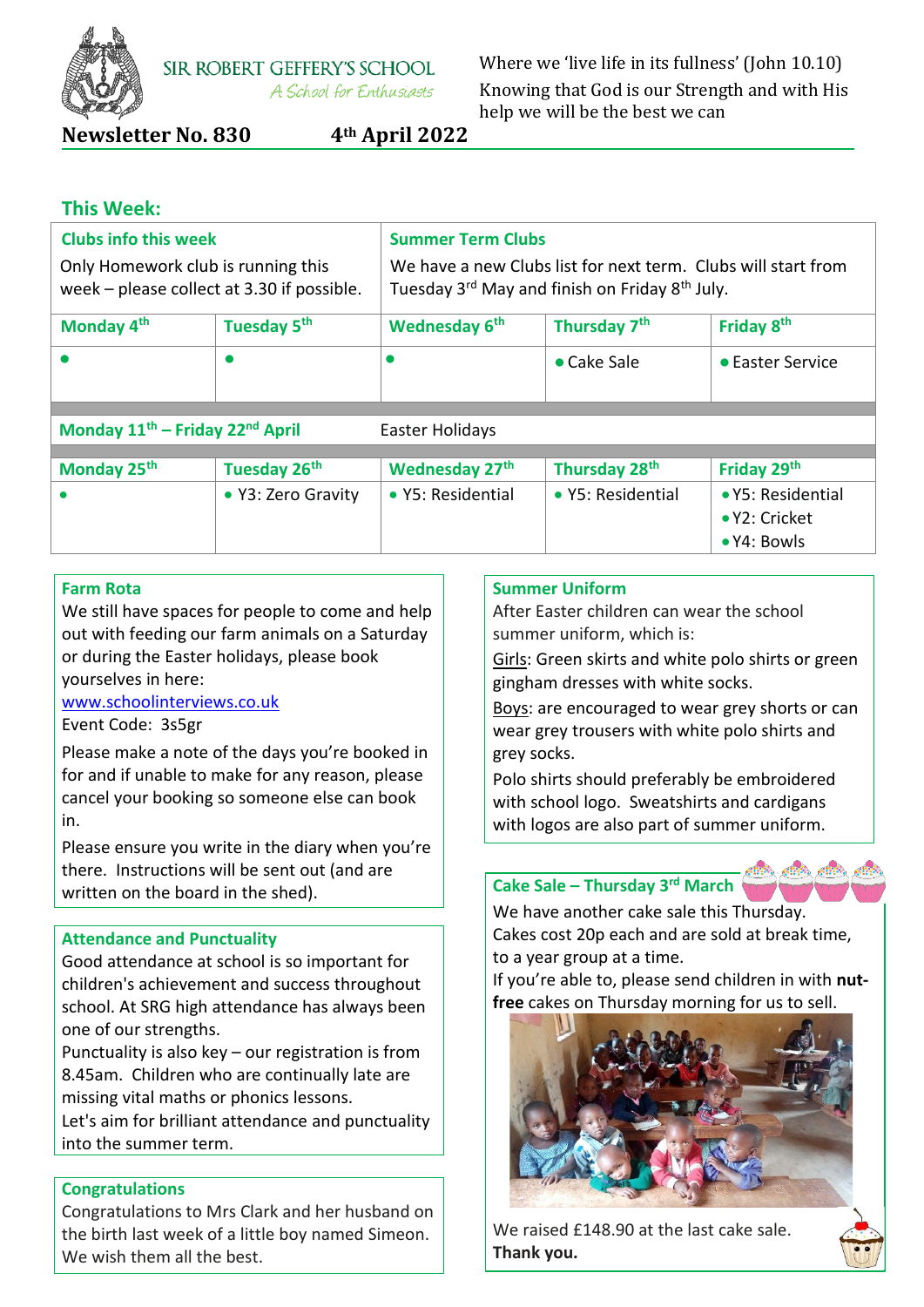#### **Friends of SRG**

Alongside this newsletter is some information about our school PTA, the 'Friends of SRG', please have a read.

The Friends are a group of parent volunteers who organise social and fundraising events for parents and children to enjoy and to raise money for the school. From school discos and Christmas play refreshments to the large summer fayre, the funds raised are used to purchase equipment to benefit the children's school experience.

### **Lost Property – Jumble Sale**

We raised £172.60 for the Friends from the lost property jumble sale held a couple of weeks ago, thank you. The two charities benefitting from the large amount still left over were the British Heart Foundation and the Salvation Army.

### **School Uniform Plea**

Please look through all school uniform (including water bottles) at home – and please make sure it is all named clearly, so when found it can be returned to the classroom.

If writing names in, please check regularly that names are still there after washing.

# **Accelerated Reader**

### Class word count

| Year 2                         | 2,853,308      | Year 3 | 13,029,918 |  |  |
|--------------------------------|----------------|--------|------------|--|--|
| Year 4                         | 15,124,103     | Year 5 | 26,622,795 |  |  |
| Year 6                         | 19,970,381     |        |            |  |  |
| <b>Good Progress</b>           |                |        |            |  |  |
| Year 2                         | Tommy C        | Year 3 | Max C      |  |  |
| Year 4                         | Elsie G        | Year 5 | Sophie D   |  |  |
| Year 6                         | Molly T        |        |            |  |  |
| Highest word count (last week) |                |        |            |  |  |
| Year 2                         | Monty B Year 3 |        | Tilly C    |  |  |
| Year 4                         | Alice G        | Year 5 | Ben C      |  |  |
| Year 6                         | Sienna B       |        |            |  |  |

Well done to Dougie B who is now a 1 Millionaire

## **Mathletics**

Well done to everyone for achieving the following Gold Certificates:

- Gold 1 Francessca A, Grace D, Ryan P
- Gold 2 Ethan J, Monty B, Sam G, Felix C, Charlie T, William S, Leyvyn S
- Gold 3 Emily F, Ellis M
- Gold 4 Simeon R

## **Awards**

| Being the Best I Can        | Akshanaa S      |
|-----------------------------|-----------------|
| Caring for others           | Ember H         |
|                             | Molly T         |
| <b>Demonstrating Values</b> | Bodhi W         |
| Determination               | Seb H           |
|                             |                 |
| Effort                      | Joshua G        |
|                             | Harriet H       |
|                             | Eliza R         |
|                             | Henry T         |
| English                     | Eddie S(1)      |
| Excellence                  | Max B           |
| Football                    | Olivia B        |
|                             | William D       |
| Friendship                  | <b>Arthur B</b> |
| <b>Good Learning</b>        | Millie S        |
|                             |                 |
|                             | Melody W        |
| <b>Growth Mindset</b>       | Jayden A        |
|                             | Albie C         |
| Helpfulness                 | Sam G           |
| Kindness                    | Isaac B         |
|                             | Poppy T         |
| Literacy                    | Ethan B         |
| Maths                       | Lacey B         |
|                             | Charlie O       |
|                             | Francessca A    |
| Perseverance                | Sofia F         |
|                             | Penny B         |
| <b>Positive Attitude</b>    | Ashton B        |
|                             | Ava J           |
| Progress                    | Maia B          |
|                             |                 |
| Reading                     | JJ H            |
|                             | Alice G         |
|                             | Bodhi M         |
|                             | Imogen P        |
|                             | Aiden G         |
|                             | Mimi C          |
| Resilience                  | Ryan P          |
|                             | Jake K          |
| Responsibility              | Ryan J          |
| <b>School Role Model</b>    | Kristina P      |
| Science                     | Ed $S(6)$       |
| <b>Star of the Week</b>     | Esme H          |
|                             | Felix C         |
| Thinking                    | Kensa A         |
|                             |                 |
|                             | Eris BT         |
| Writer of the Week          | Harry B         |
|                             |                 |
| Piano Award                 | Eliza R         |
| Singing Award               | Georgina H      |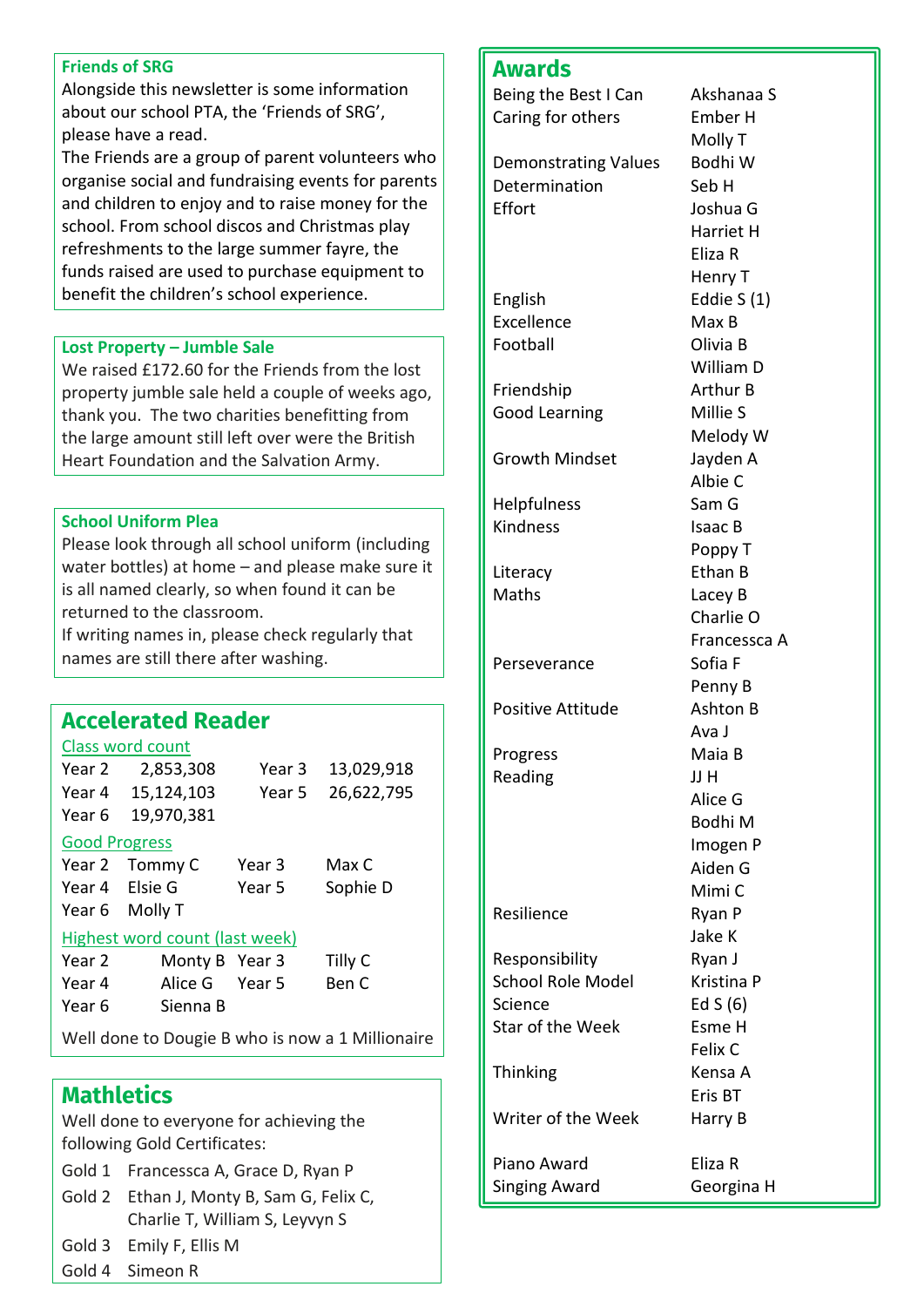# **Sports Update**

### **SRG have mixed fortunes away at St Cleer**

Last Monday evening saw SRG arrive at neighbouring St Cleer armed with three squads ready to play a triple header.

Up first were the girls - who after 3 games now are really starting to gel and proved this with a 9- 0 demolition job of their far less experienced opponents. From the off, SRG laid siege to the St Cleer goal and it didn't take long for the resistance to crumble. Goals flew in at regular intervals in a frenzied first half where goals from Olivia, Flo, Katie and Ava put us 4-0 to the good in no time. SRG were in the driving seat for the duration of the game and added goals at will with Olivia adding 4 goals and a second for Flo ensured SRG ended the game as dominant as they started. A 9-0 set the pace for an actionpacked evening of football. Player of the match- Millie S

Following on from the girls, was the boys B team who fielded a strong line up and tried to follow suit from the first game of the night. Up against a strong St Cleer team, the SRG team played their socks off - epitomised by the performances of Harris and Josh in the SRG line up. A fortunate goal for St Cleer just before half time was all that separated the two teams for the duration of the game with a late onslaught on the St Cleer goal in vain as SRG came up just short in only their second game together.

Player of the match- Harris S

The final match of the evening saw SRG A team take on their St Cleer counterparts. From the getgo it was evident that SRG wanted to make a statement. Passion, drive and a desire to come out on top saw chance after chance fall to SRG only for heroics from the opposition and misfortunes to get in the way of a tidy score line. Energy levels were at a premium with Joseph covering every blade of grass. SRG huffed and puffed but could not blow the house down as the game somehow ended 0-0. On any other day the score could easily have ended in a comfortable win for the green and yellow army, but it was not to be.

Player of the match- Joseph A

Well done to all three teams on the evening's performances and thank you to St Cleer for playing excellent hosts.

### **Cross Country**

24 children from SRG qualified for and received their cross country medals at the recent South East Cornwall XC presentation evening in Liskeard. Individual medallists were Olivia B who came 3rd overall in the Year 3 & 4 girls competition and Erin R who was  $1<sup>st</sup>$  in the Year 5 & 6 girls competition. We also won two team awards with the boys Year 5 & 6 team claiming the bronze and the Girls Year 3 & 4 team claiming the silver. Well done to all who attended the event and congratulations to our winners.





(Millie S not in photo)



### **Congratulations**

Well done to Bodhi W who finished  $4<sup>th</sup>$  in his age category at the English Bouldering Championships in Manchester last weekend.